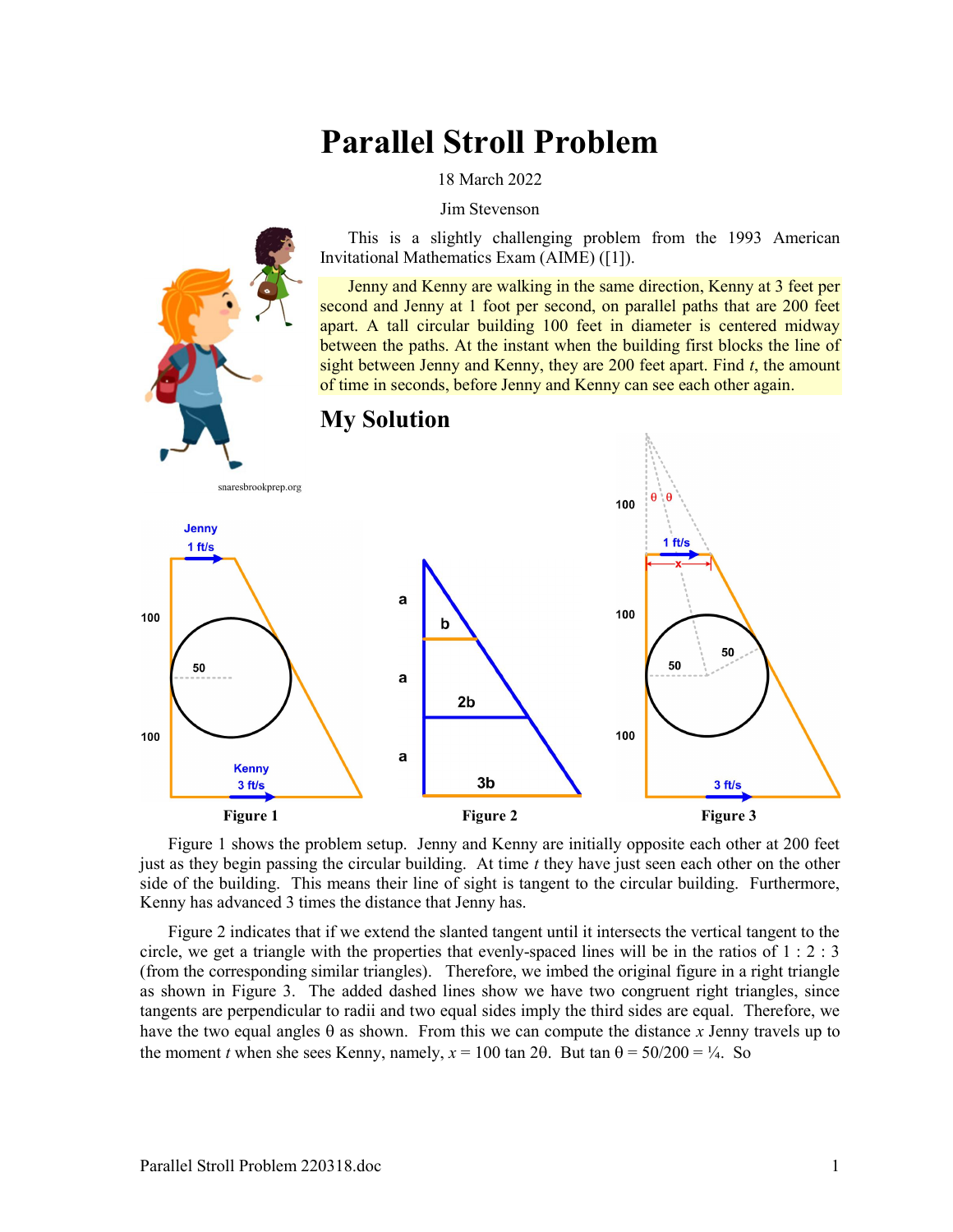$$
CX = AC \cdot \left(\frac{CD}{AB - CD}\right) = 200 \cdot \left(\frac{t}{3t - t}\right) = 100.
$$

From the problem statement,  $AB = 3t$  and  $CD = t$ .

Since  $PC = 100$ ,  $PX = 200$ . So, tan  $(\angle OXP) = OP/PX = 50/200 = \frac{1}{4}$ . Since circle O is tangent to BX and AX, OX is the angle bisector of  $\angle BXA$ . Thus,

$$
\tan(\angle BXA) = \tan(2\angle OXP) = \frac{\tan(\angle OXP)}{1 - \tan^2(\angle OXP)} = \frac{2 \cdot \frac{1}{4}}{1 - (\frac{1}{4})^2} = \frac{8}{15}.
$$

Therefore,  $t = CD = CX \cdot \tan(\angle BXA) = 100.8/15 = 160/3$ .

$$
x = 100 \tan 2\theta = 100 \cdot \frac{2 \tan \theta}{1 - \tan^2 \theta} = 100 \cdot \frac{2 \cdot \frac{1}{4}}{1 - (\frac{1}{4})^2} = 100 \cdot \frac{8}{15} = \frac{160}{3} = 53 \frac{1}{3} \text{ feet}
$$

Since Jenny is traveling at 1 ft/s, the time when they see each other again is  $\frac{53\%}{3}$  seconds.

## AIME Solutions

The solutions had assumed the units were meters instead of feet. So I changed the meters back to feet. Given the idiosyncrasy of the AIME, fractions were reduced to integers by summing the numerator and denominator. I left the answers in fractions.

(2)

#### Solution 1

Solution 2

respectively.

Since  $\triangle ABX \sim \triangle CDX$ ,

Essentially my solution.

Consider the unit circle of radius  $50<sup>1</sup>$  Assume that they start at points  $(-50, 100)$  and  $(-50, -100)$ . Then at time t, they end up at points  $(-50 + t, 100)$  and  $(-50 + 3t, -100)$ . The equation of the line connecting these points and the equation of the circle are

$$
y = -100x/t + 200 - 5000/t
$$
 (1)

$$
50^2 = x^2 + y^2
$$

When they see each other again, the line connecting the two points will be tangent to the circle at the point  $(x, y)$ . Since the radius is perpendicular to the tangent we get  $-x/y =$  $-100/t$  or  $xt = 100y$ . Now substitute  $y = xt/100$  into (2) and get  $x = 5000/\sqrt{(100^2 + t^2)}$ . Now substitute this and  $y = xt/100$  into (1) and solve for t to get  $t = 160/3$ .

Let  $A$  and  $B$  be Kenny's initial and final points respectively and define C and D similarly for Jenny. Let O be the center of the building. Also, let  $X$  be the intersection of  $AC$  and  $BD$ . Finaly, let P and Q be the points of tangency of circle  $O$  to  $AC$  and  $BD$ 





<sup>1</sup> JOS: Not a unit circle then! AIME means a circle of radius 50 centered at the origin.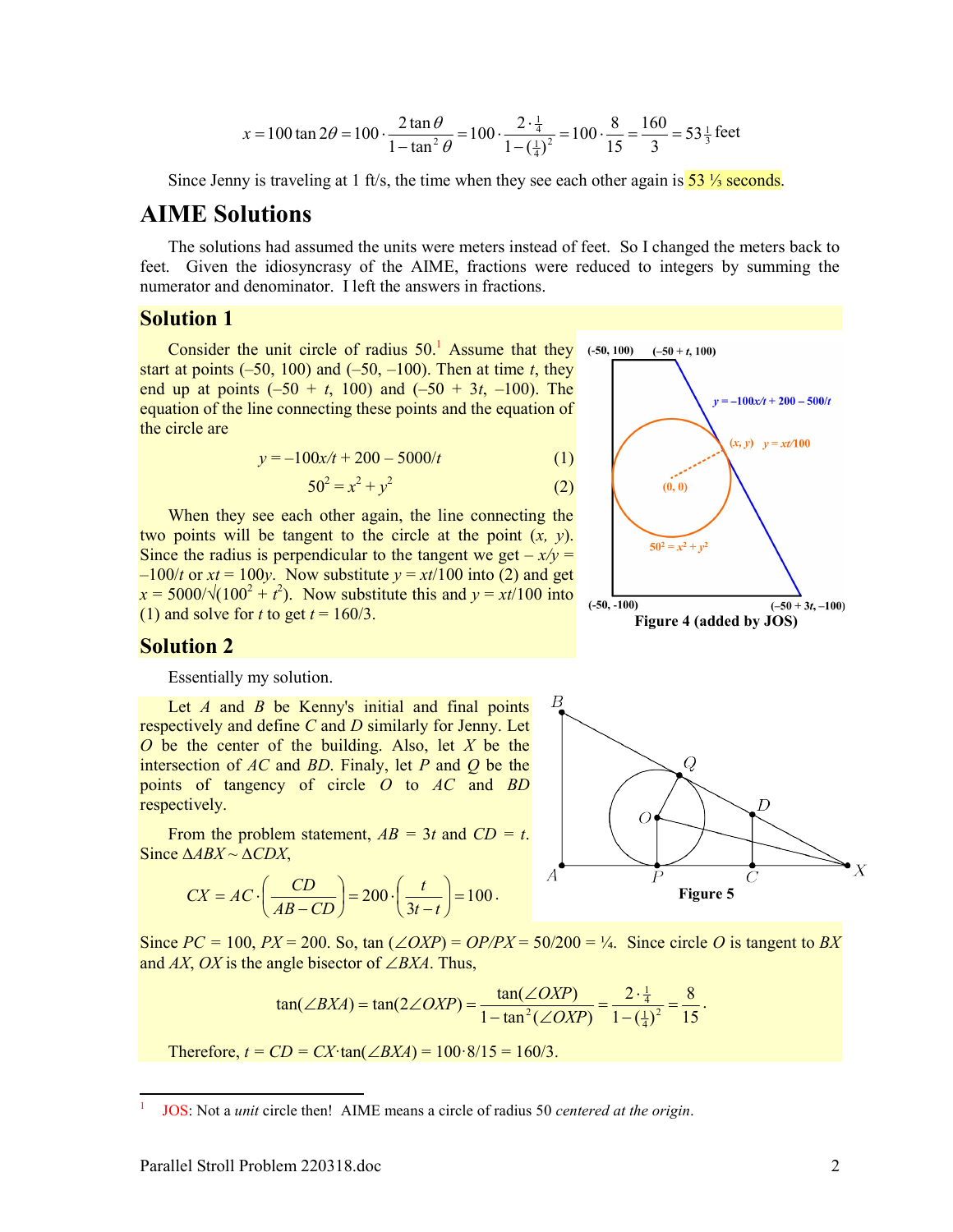#### Solution 3

Let t be the time they walk. Then  $CD = t$  and  $AB = 3t$ . Draw a line from point  $O$  to  $O$  such that  $OO$  is perpendicular to BD. Further, draw a line passing through points  $O$  and  $P$ , so  $OP$  is parallel to  $AB$  and  $CD$  and is midway between those two lines. Then

$$
PR = (AB + CD)/2 = (3t + t)/2 = 2t.
$$

Draw another line passing through point D and parallel to  $AC$ , and call the point of intersection of this line with  $AB$  as  $S$ . Then

$$
SB = AB - AS = 3t - t = 2t.
$$



We see that  $m\angle SBD = m\angle ORQ$  since they are corresponding angles, and thus by angle-angle similarity,  $\triangle OOR \sim \triangle SDB$ . Then

$$
OQ/DS = RO/BD \implies 50/200 = RO / \sqrt{(200^2 + 4t^2)}
$$

$$
\implies RO = \sqrt{(200^2 + 4t^2) / 4}
$$

$$
\implies RO = \sqrt{(100^2 + t^2) / 2}
$$

And we obtain

$$
PR - OP = RO
$$
  
\n
$$
2t - 50 = \sqrt{(100^2 + t^2)} / 2
$$
  
\n
$$
4t - 100 = \sqrt{(100^2 + t^2)}
$$
  
\n
$$
(4t - 100)^2 = (\sqrt{(100^2 + t^2)})^2
$$
  
\n
$$
16t^2 - 800t + 100^2 = t^2 + 100^2
$$
  
\n
$$
15t^2 = 800t
$$
  
\n
$$
t = 800/15
$$

so we have  $t = 160/3$ , and our answer is  $160 + 3 = 163$ .

#### Solution 4

We can use areas to find the answer. Since Jenny and Kenny are 200 feet apart, we know that they are side by side, and that the line connecting the two of them is tangent to the circular building. We know that the radius of the circle is 50, and that  $AJ = x$ ,  $BK = 3x$ .

By areas,

$$
[OJK] + [AJOF] + [OFBK] = [ABKJ].
$$

Having right trapezoids,  $[AJOF] = 100 \cdot (x + 50)/2$ . The other areas of right trapezoids can be calculated in the same way. We just need to find  $[OJK]$  in terms of x.

If we bring  $AB$  up to where the point  $J$  is, we have by the Pythagorean Theorem,